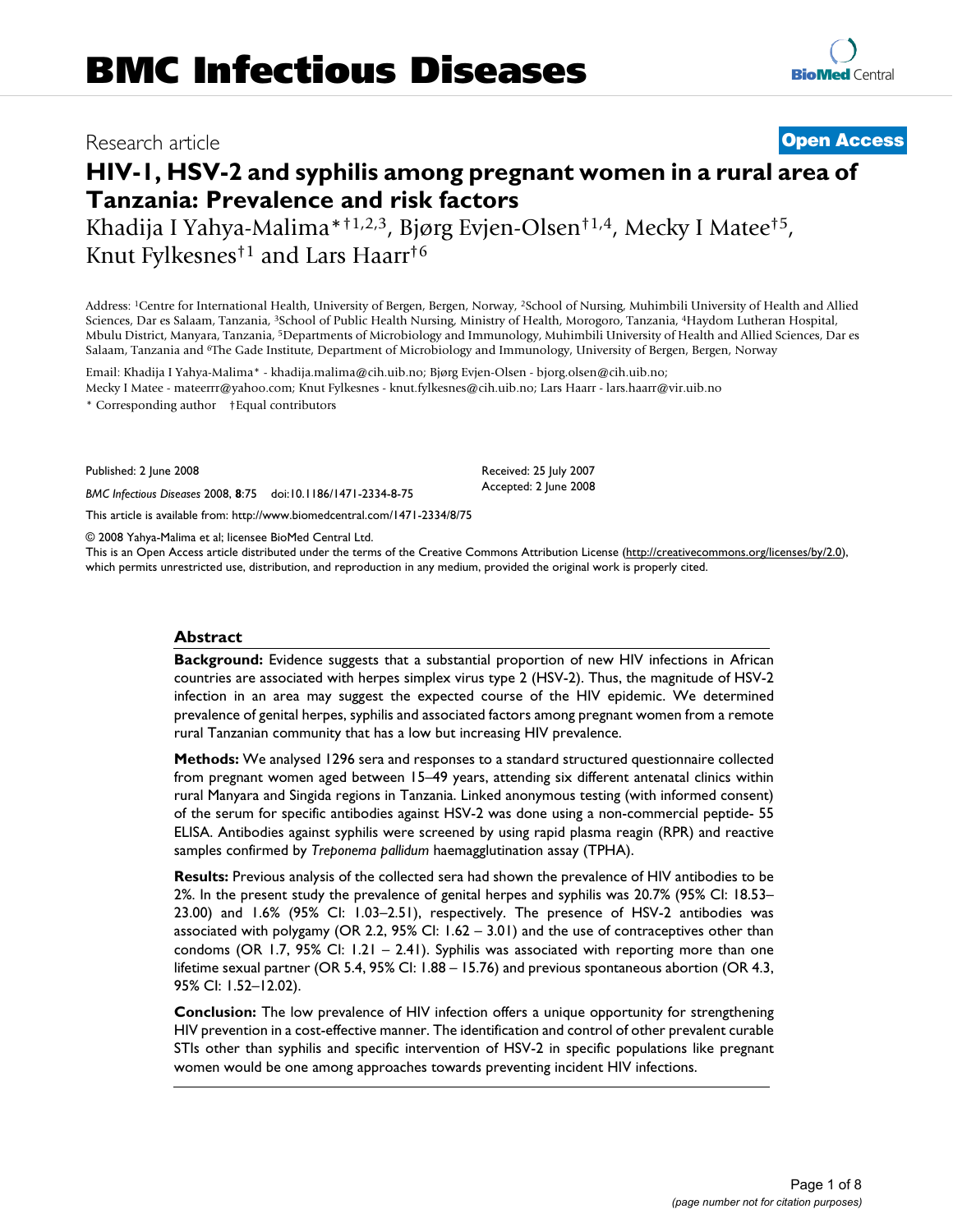# **Background**

There is strong evidence that a substantial proportion of new HIV infections in African countries are associated with herpes simplex virus type 2 (HSV-2) [1-6]. Infection with HSV-2 has a significant impact on the risk of HIV acquisition and the impact increases as the HIV epidemic progresses [7,8]. One reason for this association could be the relative importance of HSV-2 in genital ulcer disease (GUD) in Africa has increased markedly. Infection with HSV-2 disrupts the genital mucosa and provides a portal of entry for HIV, leading to increased susceptibility of HIV in HIV-negative persons. In HIV-positive persons, infection with HSV-2 accelerates replication and genital shedding of the virus, thus such individuals are more likely to transmit HIV [9]. Studies from sub-Saharan countries have reported a high prevalence of HSV-2 in adults ranging from 30% to 80% in women and up to 50% in men [5,10,11]. In Tanzania, recent studies have shown HSV-2 represents 71% to 83% of all identified pathogens in genital ulcers [12,13]. Thus, the magnitude of HSV-2 infection may suggest the expected course of the HIV epidemic.

Tanzania is among the countries with a stabilised HIV epidemic. The estimated adult HIV prevalence was 8% by the end of 2004 based on data from the Tanzania HIV/AIDS indicator survey [14], closely matching HIV estimates (8.7%) reported from antenatal clinic surveillance in the same year [15]. The HIV prevalence (2%) in Manyara region by the end of 2004, matched with the estimate pregnant women attending local clinics within rural Manyara and Singida regions [14,16]. In the antenatal group, young women (15–19 years) presented with the highest prevalence (3.0%) and in the general population, men aged 35–49 years [16,17]. In comparison with other regions in Tanzania, the HIV prevalence is still low [14]. The magnitude of HSV-2 in the same area is largely unknown, while the prevalence of syphilis among pregnant women was 17% as reported by a previous study within the area [18]. Unlike genital herpes, studies exploring syphilis as a GUD enhancing HIV susceptibility and infectiousness in high-risk groups have revealed conflicting results [19,20]. The limitations have been due to either a few number of syphilis cases or case ascertainment by self-reports rather than laboratory confirmed results. In Tanzania, 51% of all stillbirths are associated with maternal syphilis [21]. Analysis of maternal syphilis and HIV prevalence among pregnant women attending selected antenatal clinics in by the end of 2004 showed geographical variation in the prevalence [22]. Rural antenatal clinics had high prevalence of syphilis (9.5%) and low HIV prevalence (5.2%) compared with other sites (6.8% syphilis vs. 9.3% for HIV). The high prevalence was associated with lack of formal education, inadequate access to health care and poverty [23,24]. Thus to determine the prevalence of syphilis and genital herpes in this rural area with low but increasing HIV prevalence, we analysed antibodies against HSV-2 and *Treponema pallidum*. We used data and serum samples collected from a previously reported antenatal survey [16].

# **Methods**

#### *Study area and population*

The current study was part of the epidemiological study conducted within the remote rural areas of Manyara and Singida in Tanzania. The area falls within the service catchment area of Haydom Lutheran Hospital (HLH). The main focus aimed towards understanding the epidemiological context of HIV in the area as part of the comprehensive prevention-intervention programme launched by the hospital to combat HIV and other sexually transmitted infections in the area [25]. Part of the interventions included voluntary counselling and testing for HIV (VCT), syphilis and HSV-2. Education provided for participants included HIV- related preventive education and benefits of highly active antiretroviral treatment (HAART) for prevention of mother to child transmission (PMTCT) explained, according to national guidelines for care and treatment of people living with HIV and AIDS.

# *Sampling*

The survey included six antenatal clinics within the three administrative divisions that comprised the abovedefined catchment area, between November 2003 and April 2004, and the study population is described in detail [16]. In brief, it included all counselled and consenting pregnant women aged between 15–49 years attending six local antenatal clinics (ANC) for the first time in that particular pregnancy during the surveillance period. Two clinics from each administrative division were included. Based on previous estimates of HIV, HSV-2 and syphilis prevalence in the area, HIV prevalence was the lowest, so the sample size was based on that estimate. A sample size of 1000 pregnant women would allow us to calculate a 2% prevalence of HIV with 95% confidence intervals of 1 to 3%. Point prevalence estimates of HIV, HSV-2 and syphilis are presented as the point estimate with their 95% confidence intervals.

# *Data collection tools and laboratory methods*

The research team collaborated with the hospital PMTCT teams in data collection. The PMTCT team was responsible for registration and coding of participant's identities and providing follow up care. The research team used a standard structured questionnaire to obtain information regarding socio-demographic and sexual behaviour characteristics. Included in the questionnaires were marital status, self-reported history of sexually transmitted infections and genital ulcers, the use of condoms and other contraceptives, and sexual partners. Blood was collected using vacutainers, and prepared serum samples were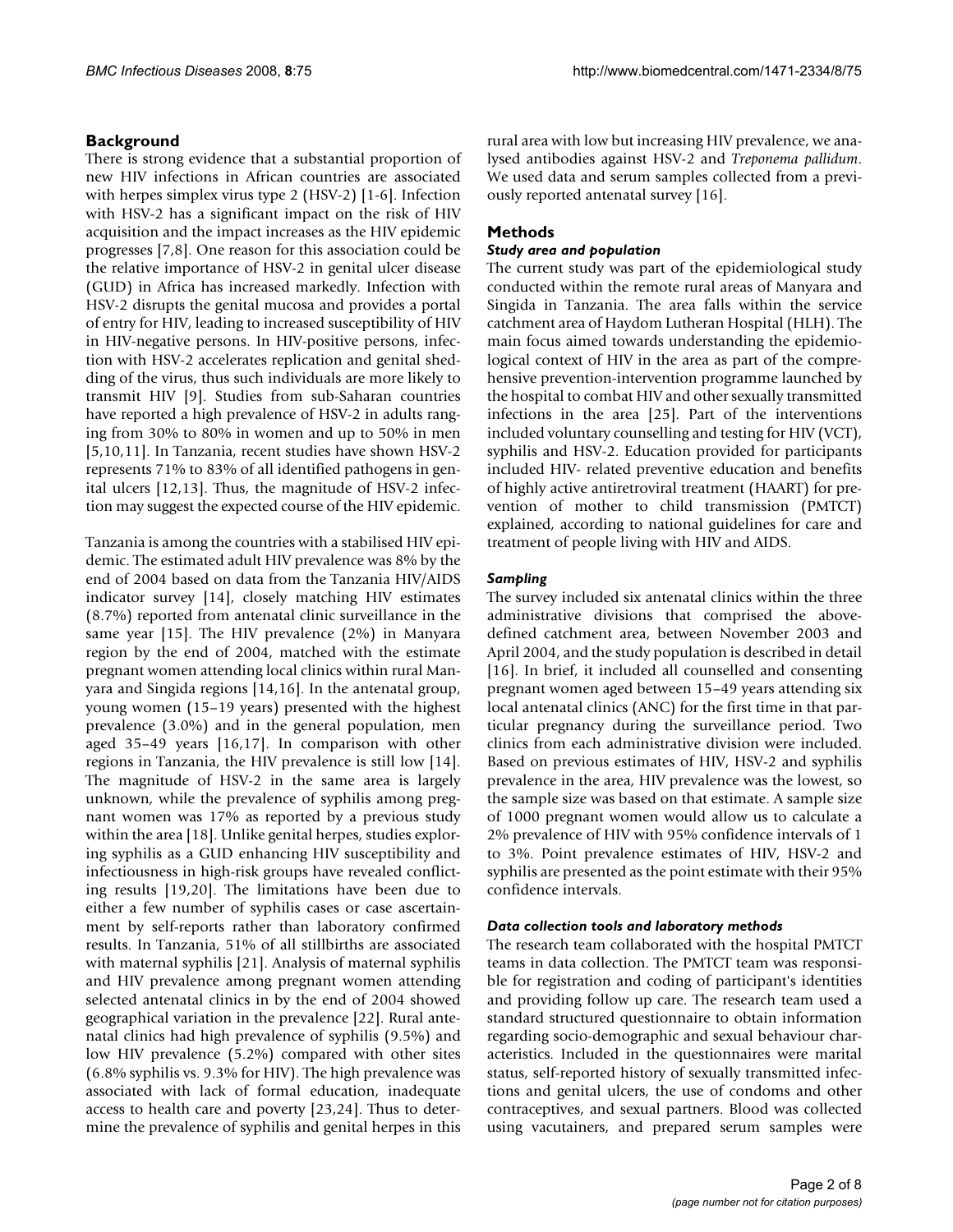stored in the refrigerator and tested for HIV antibodies and syphilis the next day. Following HIV and syphilis antibody testing, the samples were stored at -80°C until analysis for HSV-2 antibodies. Screening for anti-HIV IgG antibody was performed anonymously using Bionor HIV-1 & 2 assay® (BIONOR AS, Skien, Norway). Reactive samples were confirmed using Bionor HIV-1 & 2 assay® (BIONOR AS, Skien, Norway). Screening for syphilis was done using Rapid plasma reagin (RPR) by Omega Immutrep-RPR®, Omega Diagnostics, Alva, UK and the reactive samples were confirmed by TPHA (Immutrep TPHA®, Omega Diagnostics, Alva, UK). Positive RPR and TPHA tests were considered to indicate current or untreated syphilis. Specific antibodies for HSV-2 were detected by the non-commercial peptide-55 Enzyme-linked immunosorbent assay as described elsewhere [26-28]. The assay is specific for reactivity with an epitop within glycoprotein G of HSV-2 (gG2) and does not cross-react with Herpes simplex virus type 1. Sensitivity and specificity of 100% and 98.4%, respectively, have been reported [27].

The cut-off value was set at a mean absorbance of the negative controls plus five standard deviations. Tanzanian sera, initially analysed by the same assay and the results confirmed with a commercial HerpeSelect 1 and 2 Immunoblot IgG ® (IB0900G) from Focus Technologies Inc. (USA), were used as positive and negative controls [29]. The Regional Committee for Medical, Health Research, and Ethics in Western Norway (REK) and the Tanzanian National Institute of Medical Research (NIMR) gave ethical approval for research exploring HIV, HSV-2 and syphilis within the mentioned area. Regional and District level Ethical approval was sought and granted. Oral informed consent was sought from individuals and they where informed of their right to refuse to participate with out any consequences.

# *Statistical analyses*

Data were entered twice in Excel spreadsheets and analysed using Stata 9.2® (College station, Texas, USA). We assessed self-reported previous adverse pregnancy outcomes as a probable indicator of previous syphilitic infection for women with previous pregnancies. The age at first pregnancy was explored as an indirect measure of unprotected sexual intercourse. The prevalence of HSV-2 and syphilis was compared to the previously reported HIV prevalence in the same population of pregnant women to assess the coexistence of these infections. We define polygamous relationship as women with sexual relations with a man having more than one wife or sexual partner(s) at the same time and monogamous relation women in marriage or sexual relationship with a man who has no other but only one wife/sexual partner at the same time.

Logistic regression was used to explore potential risk factors for HSV-2 and syphilis. Since HSV2 antibodies remain for life in infected people, older pregnant women would be more likely to have antibodies from previously acquired HSV2 infections. We adjusted for age in the analysis of HSV-2 and risk factors to avoid overestimation in older women and underestimation in younger women thus allowing comparison of the risk of HSV-2 infection.

Variables with p-values less than 0.25 on age-adjusted analysis were included in the final multivariate model and the associations presented as Odds ratios (OR) with a 95% confidence interval (CI).

# **Results**

In a sample of 1377 consenting pregnant women, 1296 women completed interviews and provided serum samples for laboratory testing. Four per cent of women (58/ 1377) declined a blood test, and we discarded 1.7% (23/ 1319) haemolysed samples. The mean age of the studied population was 26.3 (SD  $\pm$  6.1) years and the mean age at first pregnancy was 19 (SD  $\pm$  3) years. Ninety-one per cent of the women were married (Table 1) and 79% of them reported monogamous marriage while 28% of all women had no formal education.

Table 1 summarizes results on HSV-2 prevalence and associated factors. The overall prevalence of HSV-2 was 20.7% (95% CI: 18.53–23.00), varying between 7.0% and 32.9%. HSV-2 prevalence increased with age, ranging from 19% in the 15–19 year age group to 27% among women aged 35 years or older. The prevalence was between 18% and 35% for all socio-demographic variables. Women in polygamous relationships, had high prevalence of HSV-2 (32.7%, 95% CI: 27.24–38.69) compared with women in monogamous relationships (17%, 95% CI: 15.23–19.90). HSV-2 prevalence did not differ with a history of condom use and only 4.9% of the women reported to have ever used condoms.

In age-adjusted analysis, the likelihood of HSV-2 antibodies was associated with a self-reported history of sexually transmitted infections, polygamous relationship, using non-condom contraceptives and more than one lifetime sexual partner. On multivariate analysis, all clinics except Basotu had high odds ratios of HSV-2 infection. Higher odds were particularly seen in Muslur (OR 6.8 (95% CI: 3.76–12.27) and Dangayda clinics (OR 5.3 (95% CI: 2.78 – 10.16), Table 1 right column. HSV-2 remained significantly associated with polygamous relationships, OR 2.2  $(95\% \text{ CI: } 1.62 - 2.99)$  or the use of non-condom contraceptives OR 1.7 (95% CI: 1.21–2.41) and weakly associated with more than one lifetime sexual partner (OR 1.8 (95% CI: 1.04–3.04). We found no dual infections with HIV for those with HSV-2 antibodies (data not shown).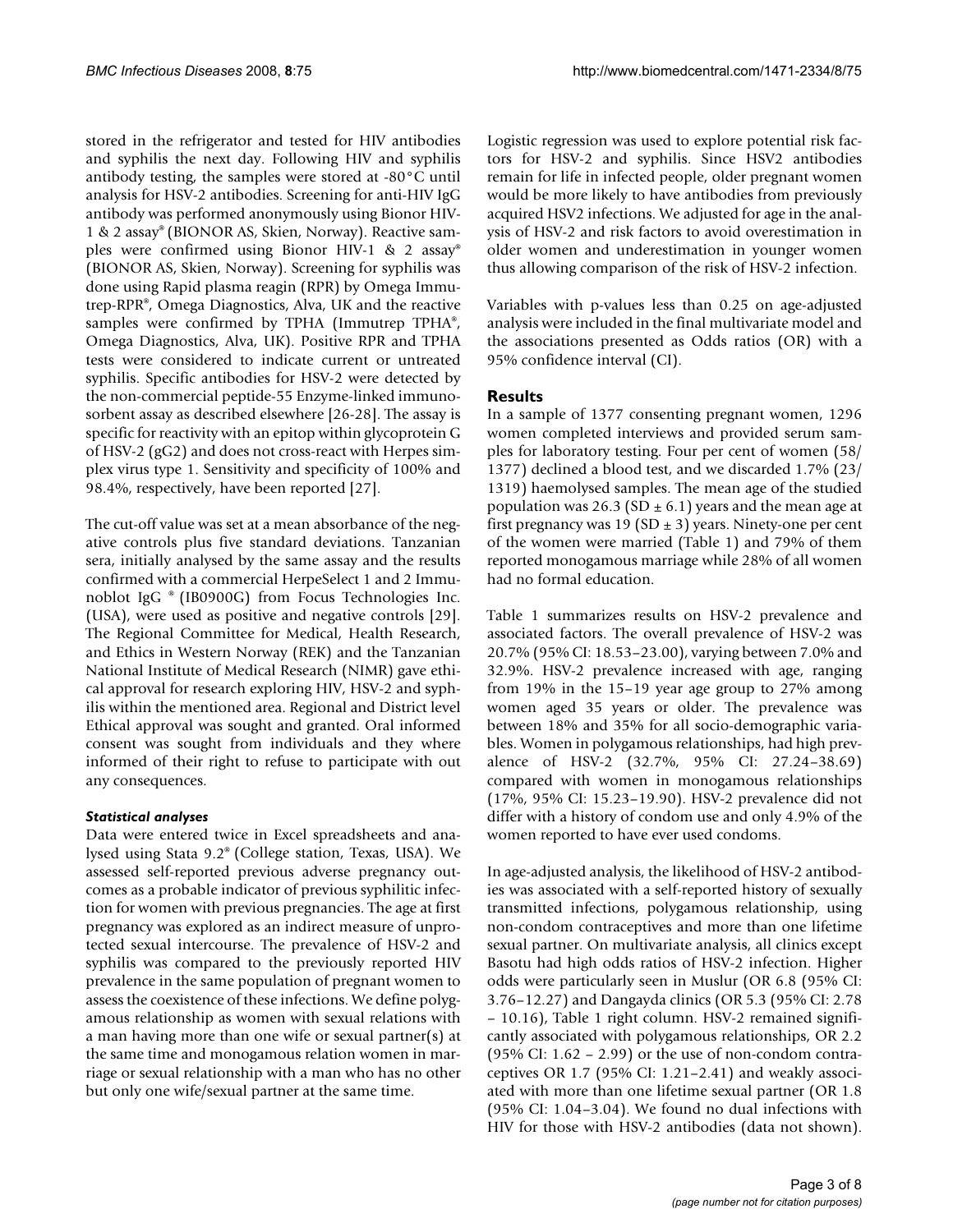| <b>Characteristics</b>                     | N(%)        | HSV-2 prevalence %     | Age-adjusted OR (95% CI) | Multivariate analysis OR |
|--------------------------------------------|-------------|------------------------|--------------------------|--------------------------|
|                                            |             | (95% CI)               |                          | (95% CI)                 |
| Total                                      | 1296        | 20.7 (18.53-23.00)     |                          |                          |
| <b>Clinic</b>                              |             |                        |                          |                          |
| Basotu                                     | 242 (18.7)  | $7.0$ (4.27 - 11.21)   | I                        |                          |
| Haydom                                     | 319(24.6)   | $23.8(19.33 - 28.86)$  | 4.2 $(2.41 - 7.31)^*$    | 4.2 $(2.39 - 7.41)$ *    |
| Muslur                                     | 192(14.8)   | $32.8(26.32 - 40.00)$  | 6.5 $(3.63 - 11.52)$ *   | 6.8 $(3.76 - 12.27)$ *   |
| Dangayda                                   | 113(8.7)    | $32.9(23.59 - 41.38)$  | $6.0$ (3.19 – 11.35) *   | 5.3 $(2.78 - 10.16)$ *   |
| Mwanga                                     | 249 (19.2)  | $20.1$ (15.40 - 25.71) | 3.3 $(1.86 - 5.95)$ *    | 3.3 $(1.84 - 6.02)$ *    |
| Nduguti                                    | 181(14.0)   | $14.4 (9.76 - 20.53)$  | $2.2$ (1.16 – 4.23) *    | $2.2$ (1.15 – 4.24) *    |
|                                            |             |                        |                          |                          |
| Age groups (years)                         |             |                        |                          |                          |
| $15 - 19$                                  | 165(12.7)   | $19.5$ (13.91 - 26.58) | T                        |                          |
| $20 - 24$                                  | 417 (32.2)  | $19.4(15.80 - 23.62)$  | $1.0 (0.63 - 1.57)$      | $0.8(0.48 - 1.28)$       |
| $25 - 29$                                  | 349 (26.9)  | $17.4(13.69 - 21.90)$  | $0.9(0.54 - 1.40)$       | $0.7(0.41 - 1.13)$       |
| $30 - 34$                                  | 224 (17.3)  | $24.5$ (19.58 - 31.30) | $1.3$ (0.82 – 2.19)      | $0.9(0.55 - 1.61)$       |
| $\geq$ 35                                  | 141(10.9)   | $27.7(20.62 - 35.93)$  | $1.6(0.92 - 2.69)$       | $1.0$ (0.56 - 1.77)      |
| <b>Marital status</b>                      |             |                        |                          |                          |
| Married                                    | 1183(91.3)  | $20.9$ (18.62 - 23.33) | T                        |                          |
| Single/divorced/separated/<br>widow        | 113(8.7)    | $18.6$ (12.12 - 27.23) | $1.1 (0.68 - 1.91)$      |                          |
| <b>Education (years)</b>                   |             |                        |                          |                          |
| None                                       | 349 (28.2)  | $20.9$ (16.85 - 25.64) | ı                        |                          |
| I-6 years                                  | 174(13.4)   | $17.8(12.60 - 24.49)$  | $0.8(0.51 - 1.40)$       |                          |
| 7 years or more                            | 773 (59.7)  | $21.2(18.42 - 24.30)$  | $1.0$ (0.74 - 1.9)       |                          |
| a Polygamous relationship                  |             |                        |                          |                          |
| No                                         | 1024 (79.0) | $17.5(15.23 - 19.90)$  | T                        |                          |
| Yes                                        | 272 (21.0)  | 32.7 (27.24-38.69)     | $2.2$ (1.63 – 3.01) *    | $2.2$ (1.62 – 2.99) *    |
| <b><u>b Age at first pregnancy</u></b>     |             |                        |                          |                          |
| $<$ 18 years                               | 158 (14.0)  | $23.4$ (17.21 - 30.94) | T                        |                          |
| $\geq$ 18 years                            | 974 (86.0)  | $20.4$ (17.97 – 23.13) | $1.2(0.85 - 1.73)$       | $1.2(0.82 - 1.70)$       |
| Number of lifetime sexual                  |             |                        |                          |                          |
| partners                                   |             |                        |                          |                          |
| One only                                   | 1231 (95.0) | $18.2(16.14 - 20.54)$  |                          |                          |
| More than one                              | 65(5.0)     | $35.3(24.36 - 47.90)$  | $2.0$ (1.21 – 3.46) *    | $1.8(1.04 - 3.04)$       |
| Use of contraceptives other<br>than condom |             |                        |                          |                          |
| No                                         | 1088 (84.0) | $19.2(16.93 - 21.71)$  |                          |                          |
| Yes                                        | 208 (16.0)  | 28.4 (22.45-35.09)     | $1.7(1.20-2.37)*$        | $1.7(1.21 - 2.41)*$      |
| <b>History of sexually</b>                 |             |                        |                          |                          |
| transmitted infections                     |             |                        |                          |                          |
| No                                         | 1135(87.6)  | $19.8(17.56 - 22.29)$  | I.                       |                          |
| Yes                                        | 161(12.4)   | $27.0(20.20 - 34.35)$  | $1.5(1.01 - 2.17)$       | $1.3(0.87 - 1.92)$       |
| <b>Ever used condom</b>                    |             |                        |                          |                          |
| No                                         | 1233(95.1)  | $20.6(18.47 - 23.07)$  | T                        |                          |
| Yes                                        | 63 (4.9)    | $20.6$ (11.85 - 33.04) | $1.1$ (0.56 - 1.97)      |                          |
|                                            |             |                        |                          |                          |

#### **Table 1: The prevalence of genital herpes and associated factors among pregnant women**

 $aR$ elationship with a man having more than one female sexual partner regardless of marital status

 $^{\rm b}$  Analysed for those aged 20  $\geq$  years at the time of survey

Total HSV-2 positive (n = 268/1296)

\*P-values: < 0.01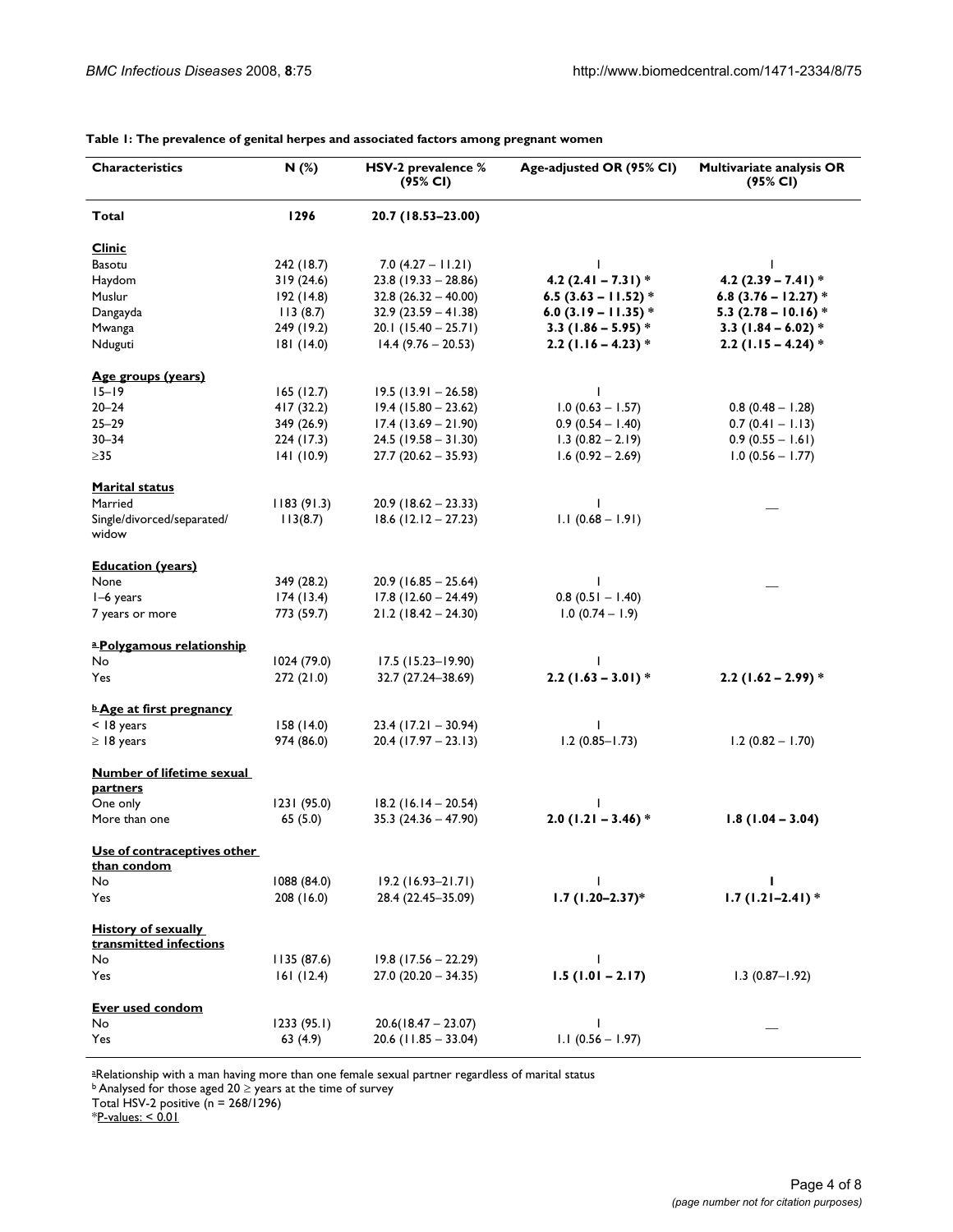Age at first pregnancy was not associated with increased risk of HSV-2 antibodies (Table 1).

The overall prevalence of syphilis was 1.6%, but was higher in women aged 20–24 years and 30–34 years (2.4% and 3.1%) (Table 2). The highest prevalence of syphilis (8.8%) was associated with more than one lifetime sexual partner, followed by self-reported spontaneous abortion 6.1%. Women in polygamous relationships and those with a self-reported history of sexually transmitted infection had a prevalence of 3.7% (95% CI: 1.88– 6.87) and 3.1% (95% CI: 1.15–7.48), respectively. None of those who had ever used condoms had antibodies against syphilis. Prevalence of syphilis in women aged less than 18 at first pregnancy was 2.5% (Table 2) and 1.7% for pregnancies at older age.

In multivariate analysis, women who reported previous spontaneous abortion as an adverse pregnancy outcome, were more likely to have a positive syphilis serology (OR 4.3, 95% CI: 1.52–12.02) compared with those reporting stillbirth (OR 2.4, 95% CI: 0.64–8.95). Odds were also higher for women who had more than one lifetime sexual partner, OR 5.4 (95% CI: 1.88–15.76). Dual syphilis and HIV infection occurred in only one individual aged 30 years and this person had had more than one lifetime sexual partner. Eight of the 21 women with syphilis were infected with HSV-2 (OR 2.5, 95% CI: 0.32 – 19.36), but the figures are too small to interpret the precise association. In addition, being less than 18 years at first pregnancy did not have a significantly increased risk of positive syphilis serology.

# **Discussion**

The overall prevalence of HSV-2 antibodies among pregnant women in the rural Manyara and Singida regions in Tanzania was 20.7%, varying from 7% to 33% between clinics and increasing with age. This is a slightly lower prevalence than observed by Obasi and colleagues in a different rural region in Tanzania (Mwanza) where 42% of the women had HSV-2 antibodies [30]. The prevalence of syphilis in the present study (1.6%) is much lower than previously observed (17%) in this region, the finding may partly reflect the effect of syndromic management of STI imposed in health services since 1999 [31]. Our findings though suggestive of the relatively low HSV-2 and syphilis prevalence in the area compared to other places in Tanzania, point out a potential opportunity for indirect HIV prevention by controlling prevalent STIs.

Measurement of the HSV-2 antibodies was performed with a non-commercial method using a branched peptide with a sequence similar to a specific epitope in glycoprotein G of HSV-2 [26,28]. Commercial assays use the entire glycoprotein G, and may sometimes have problems with

false positive results. When comparing performance of peptide 55 method with Western blot, we did not detect any false positive results in Tanzanian sera from persons 13 years old or older [32].

Studies from rural areas in Gambia in West Africa, using the peptide 55 method, have shown infection in 30% of the studied women [33,34]. Other prevalence studies in urban regions of Tanzania have shown that 35% of pregnant women in Dar es Salaam [35] and 39% of women attending primary health care clinics in Moshi were infected with HSV-2 [4]. Among STD patients in urban Mbeya and Dar es Salaam regions of Tanzania, HSV-2 was the most commonly (71%) identified agent in genital ulcer specimens [12]. In these patients, detection of HSV-2 was at significantly higher in HIV infected compared to those not infected [12]. Therefore, taken together, these results indicate a generalised HSV-2 infection in the Tanzanian population. Suggestions on the limited impact of HSV-2 on incident HIV infections in the early stages of the HIV epidemic may also hold true for this area [7]. Despite the generalised, stable HIV epidemic in Tanzania, the epidemiological patterns of STIs have shown regional variations on the level and magnitude, largely influenced by cultural, economical political and social factors. [14,17]. The prevalence of HSV-2 was significantly higher in all clinics compared to Basotu clinic but this village reportedly, had the highest HIV prevalence [17]. We are uncertain to the reasons that might explain this distribution. Basotu presents a very mixed population compared to the other villages, Lake Basotu may attract fishermen from other regions and in-migration of HIV infected persons is possible. Fishing provides a substantial economical gain that is lacking in other villages.

Our definition of positive syphilis serology would not only include those with infectious syphilis (primary and secondary), but also cases of untreated latent syphilis though persons in the latent syphilitic state are non-infectious. Reported estimates of the prevalence of syphilis in other rural antenatal sentinel sites in Tanzania in 2004 ranged from 14.9% in Kagera and 2.1% in Kigoma region. The corresponding prevalence of HIV was 4.7% and 5.1% respectively [15]. The later study performed RPR under field conditions, and lacked confirmatory tests for syphilis and likely to have overestimated prevalence of syphilis. Likewise, Kagera region is experiencing a different stage of the HIV epidemic compared to rural Manyara, Singida and Kigoma regions. Kagera was the first region in Tanzania to report AIDS cases and experienced a severe HIV epidemic (24.2%) since 1987 and is low levelling off as a result of excessive mortality and multiple interventions [36]. While rural Manyara, Singida and Kigoma regions had relatively lower HIV prevalence in the last decade but have recently shown an increasing potential. Thus, the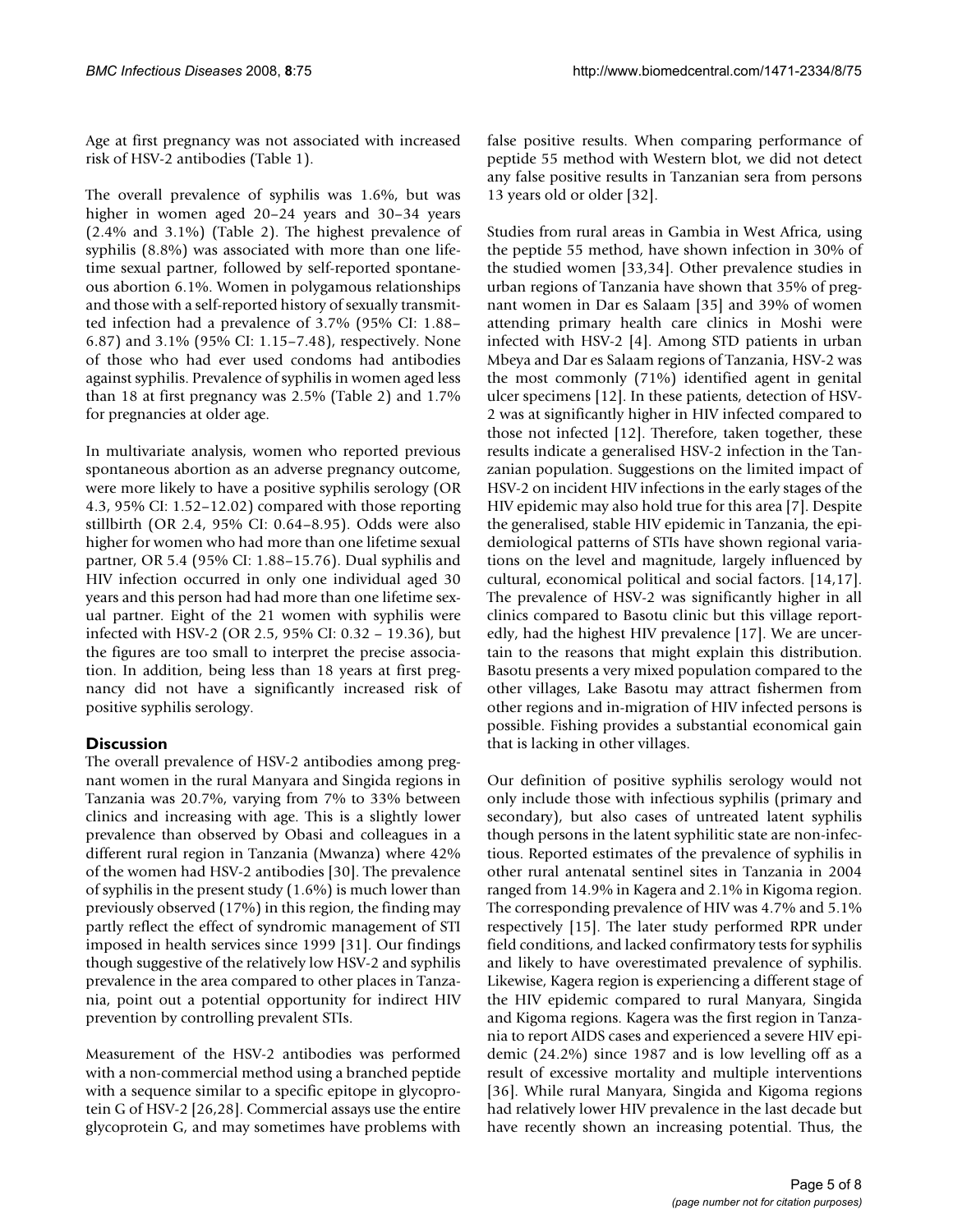| <b>Characteristics</b>                               | N(%)        | Syphilis prevalence %<br>(95% CI) | Age-adjusted OR (95% CI)<br>(p-value) | Multivariate analysis OR<br>(95% CI) (p-value) |
|------------------------------------------------------|-------------|-----------------------------------|---------------------------------------|------------------------------------------------|
| Total                                                | 1296        | $1.6(1.03 - 2.51)$                |                                       |                                                |
| Age groups (years)                                   |             |                                   |                                       |                                                |
| $15 - 19$                                            | 165(12.7)   | 0                                 |                                       |                                                |
| $20 - 24$                                            | 417 (32.2)  | $2.4$ (1.22 - 4.51)               |                                       |                                                |
| $25 - 29$                                            | 349 (26.9)  | $0.9(0.22 - 2.69)$                |                                       |                                                |
| $30 - 34$                                            | 224 (17.3)  | $3.1(1.38 - 6.60)$                |                                       |                                                |
| $\geq$ 35                                            | 141(10.9)   | $0.7(0.03 - 4.47)$                |                                       |                                                |
| <b>Marital status</b>                                |             |                                   |                                       |                                                |
| Married                                              | 1183(91.3)  | $1.8(1.13 - 2.75)$                |                                       |                                                |
| Single/divorced/separated/widow                      | 113(8.7)    | 0                                 |                                       |                                                |
| <b>Education (years)</b>                             |             |                                   |                                       |                                                |
| None                                                 | 349 (28.2)  | $2.3$ (1.07 – 4.64)               |                                       |                                                |
| $I-6$ years                                          | 174(13.4)   | $1.7(0.45 - 5.36)$                | $0.8$ (0.20 - 2.85)                   |                                                |
| 7 years or more                                      | 773 (59.7)  | $1.3(0.66 - 2.48)$                | $0.6$ (0.22 - 1.43)                   |                                                |
| Polygamous relationship                              |             |                                   |                                       |                                                |
| No                                                   | 1024 (79.0) | $1.1$ (0.57 - 1.98)               | <sup>1</sup>                          | л                                              |
| Yes                                                  | 272 (21.0)  | $3.7$ (1.88 - 6.87)               | $2.7$ (1.08 – 6.64) (p = 0.03)        | 2.6 $(1.06 - 6.51)$ (p = 0.03)                 |
| a Age at first pregnancy                             |             |                                   |                                       |                                                |
| $<$ 18 years                                         | 158(14.0)   | $2.5(0.81 - 6.76)$                |                                       |                                                |
| $\geq$ 18 years                                      | 974 (86.0)  | $1.7(1.05 - 2.84)$                |                                       |                                                |
| Outcome of previous pregnancy (n<br>$= 1155$ )       |             |                                   |                                       |                                                |
| Live child                                           | 916 (79.3)  | $1.3(0.71 - 2.34)$                | T                                     | I.                                             |
| Stillbirth                                           | 140(12.1)   | $2.1$ (0.55 - 6.62)               | $1.6$ (0.45 - 5.92)                   | $2.4(0.64 - 8.95)$                             |
| Spontaneous abortion                                 | 99 (8.57)   | $6.1 (2.49 - 13.24)$              | 4.9 $(1.78 - 13.25)$ (p = 0.00)       | 4.3 $(1.52 - 12.02)$ (p = 0.00)                |
| <b>Number of lifetime sexual</b><br><b>partners</b>  |             |                                   |                                       |                                                |
| One only                                             | 1231 (95.0) | $1.2(0.71 - 2.05)$                | $\mathbf{I}$                          | т                                              |
| More than one                                        | 65(5.0)     | $8.8(3.64 - 18.85)$               | 7.8 $(2.94 - 20.86)$ (p = 0.00)       | $5.4$ (1.88 – 15.76) (p = 0.00)                |
|                                                      |             |                                   |                                       |                                                |
| Use of contraceptives other than<br>condom           |             |                                   |                                       |                                                |
| No                                                   | 1088 (84.0) | $1.8(1.16 - 2.88)$                |                                       |                                                |
| Yes                                                  | 208 (16.0)  | $0.5(0.02 - 3.06)$                | $0.3(0.03 - 1.93)$                    | $0.3(0.04 - 2.66)$                             |
| <b>History of sexually transmitted</b><br>infections |             |                                   |                                       |                                                |
| No                                                   | 1135 (87.6) | $1.4(0.84 - 2.33)$                | <sup>1</sup>                          | <sup>1</sup>                                   |
| Yes                                                  | 161(12.4)   | $3.1$ (1.15 - 7.48)               | $2.2(0.81 - 6.20)$                    | $1.8(0.60 - 5.18)$                             |
| <b>Ever used condom</b>                              |             |                                   |                                       |                                                |
| No                                                   | 1233(95.1)  | $1.7(1.08 - 2.64)$                |                                       |                                                |
| Yes                                                  | 63 (4.9)    | 0                                 |                                       |                                                |

**Table 2: The prevalence of syphilis and associated factors among pregnant women**

Total syphilis positive (n = 21/1296). Results for analysis of syphilis prevalence by clinic locations are not shown due to very small numbers or none-to give any substantial al inference.

a Analysed for those aged  $20 \ge$  years at the time of survey (n = 1132)

interpreting compared prevalence of syphilis with rural Manyara and Singida region is with caution. The proportion of active syphilis in our study might be lower than our prevalence estimates by using TPHA, since antibodies detected by this method remain for life. While, the use of Venereal Disease Research Laboratory (VDRL) test alone in the previous local study in 1999 might have overestimated the prevalence [18].

The low prevalence of HIV in our study (2.0%) may explain why we did not detect an association between infections with HIV and HSV-2. The potential reason for the low prevalence was associated with remoteness and reduced mobility of the people within this rural area. High numbers of lifetime sexual partners have previously shown to increase the risk of acquiring infection with HSV-2 and syphilis [4,35,37]. These risk factors are also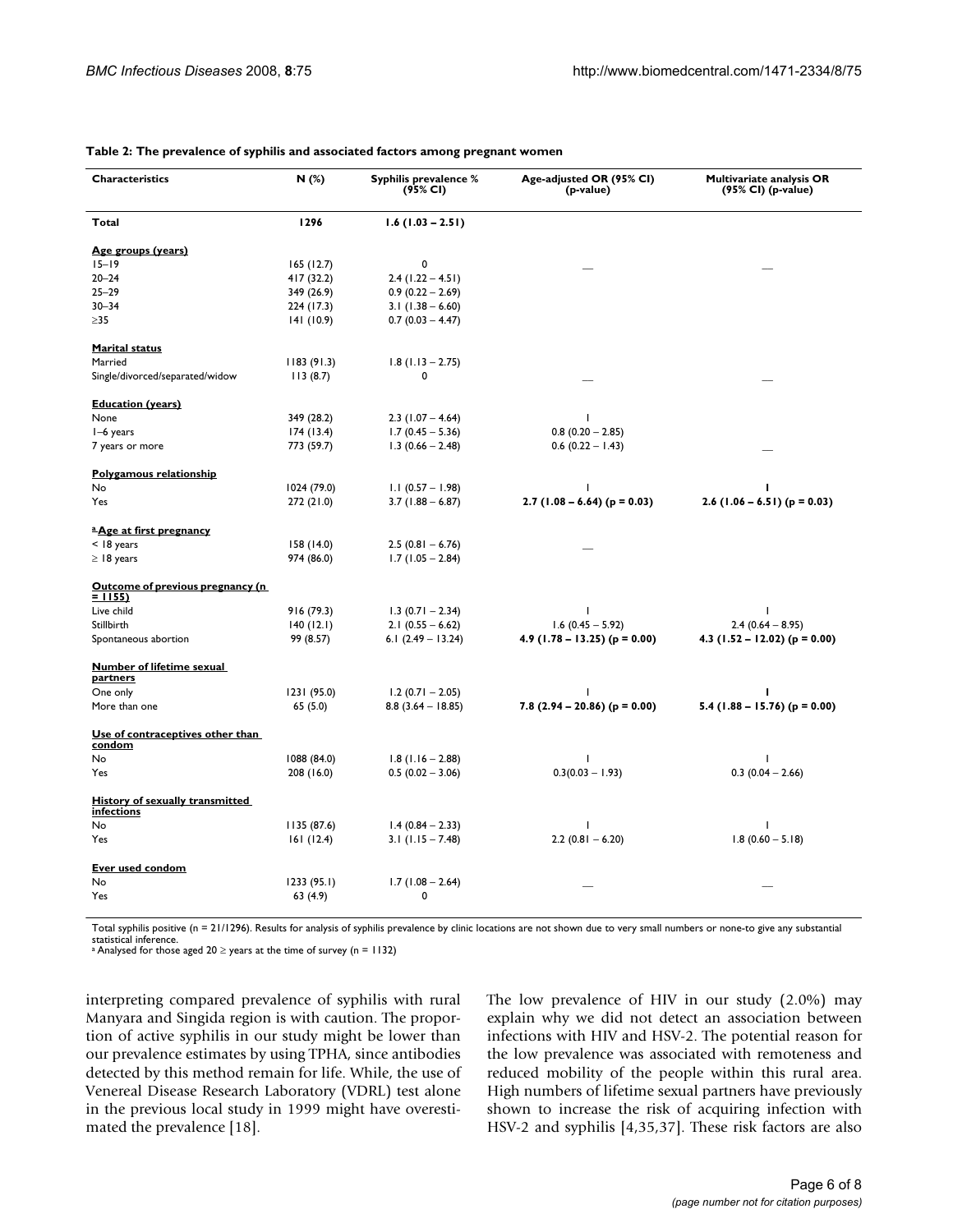presented in this study, as shown in Tables 1 and 2. Women in polygamous relationships presented with higher prevalence of HSV-2 (Table 2), in agreement with a report from Gambia [11]. In the present work as well as in others syphilis was shown to be a high probable risk for spontaneous abortion (Table 2) [38,39]. However, we did not find an association with stillbirth, even though 25% of the pregnancies might result in stillbirth in cases of maternal syphilis [21]. The lack of association in our study could be, partly due to confounding effects of other causes of stillbirth, beyond the scope of this study and the lower number of syphilis cases. Although sexual transmission of syphilis is usually limited to the early stages, vertical transmission is still possible in latency.

#### **Conclusion**

Though we cannot rule out the effect of other STIs on the level HIV infection presented, the identified risk factors for STI are similar to other areas in Tanzania that have experienced a higher level of HIV and related STIs. The low but changing prevalence of HIV infection offers a unique opportunity for strengthening HIV prevention in a cost-effective manner [40]. The identification and control of other prevalent curable STIs other than syphilis and specific intervention for HSV-2 in specific populations like pregnant women should be among approaches towards preventing incident HIV infections.

#### **Competing interests**

The authors declare that they have no competing interests.

#### **Authors' contributions**

All authors contributed substantially to the paper. All authors conceived the study. The first author conducted the study and performed HSV-2 serology, supervised by LH. BE-O and MIM supervised the fieldwork. KIY–M did the statistical analysis and interpretation. All authors helped to conceptualise ideas, interpret the findings and reviewed drafts of the manuscript.

#### **Acknowledgements**

We would like to acknowledge the "Gender Generation and Communication in these times of AIDS" project (GeGCA-NUFU), Bergen, Norway and the Centre for International Health, University of Bergen, Norway, for funding this study. We thank Dr G. Somi of the Epidemiology unit at the National AIDS control Programme in Dar es Salaam, Tanzania for his ideas on STI surveillance. Further, we thank the following for their contribution in the preparation for laboratory work; Ms Basra Doulla (Dar es Salaam, Tanzania) and Sissel Slettjord (Kristiansand, Norway). In the same capacity, Reidun Haegland, Kjerstin Jakobsen and Mabula Kasubi of the Department of Microbiology and Immunology, Gades Institute. We thank Arvid Nilsen of the Department of Dermatology, Institute of Medicine, and Lindsey Moore of the Department of Biology, University of Bergen for their contribution to the manuscript. We thank Howard Marsden for his important suggestions for the laboratory work. Further, we thank the antenatal clinic authorities of Rural Manyara and Singida regions and Haydom Lutheran Hospital and the Haydom Voluntary AIDS Control Programme

(HAVACOP). We would also like to acknowledge the research assistants and lastly, we thank the women who took part in the study.

#### **References**

- 1. Buve A, Carael M, Hayes R, Robinson NJ: **[Variations in HIV prev](http://www.ncbi.nlm.nih.gov/entrez/query.fcgi?cmd=Retrieve&db=PubMed&dopt=Abstract&list_uids=8819576)[alence between urban areas in sub-Saharan Africa: do we](http://www.ncbi.nlm.nih.gov/entrez/query.fcgi?cmd=Retrieve&db=PubMed&dopt=Abstract&list_uids=8819576) [understand them?](http://www.ncbi.nlm.nih.gov/entrez/query.fcgi?cmd=Retrieve&db=PubMed&dopt=Abstract&list_uids=8819576)** *Aids* 1995, **9(Suppl A):**S103-109.
- 2. Auvert B, Ballard R, Campbell C, Carael M, Carton M, Fehler G, Gouws E, MacPhail C, Taljaard D, Van Dam J, *et al.*: **[HIV infection](http://www.ncbi.nlm.nih.gov/entrez/query.fcgi?cmd=Retrieve&db=PubMed&dopt=Abstract&list_uids=11399961) [among youth in a South African mining town is associated](http://www.ncbi.nlm.nih.gov/entrez/query.fcgi?cmd=Retrieve&db=PubMed&dopt=Abstract&list_uids=11399961) with herpes simplex virus-2 seropositivity and sexual behav[iour.](http://www.ncbi.nlm.nih.gov/entrez/query.fcgi?cmd=Retrieve&db=PubMed&dopt=Abstract&list_uids=11399961)** *Aids* 2001, **15(7):**885-898.
- 3. del Mar Pujades Rodriguez M, Obasi A, Mosha F, Todd J, Brown D, Changalucha J, Mabey D, Ross D, Grosskurth H, Hayes R: **[Herpes](http://www.ncbi.nlm.nih.gov/entrez/query.fcgi?cmd=Retrieve&db=PubMed&dopt=Abstract&list_uids=11834958) [simplex virus type 2 infection increases HIV incidence: a pro](http://www.ncbi.nlm.nih.gov/entrez/query.fcgi?cmd=Retrieve&db=PubMed&dopt=Abstract&list_uids=11834958)[spective study in rural Tanzania.](http://www.ncbi.nlm.nih.gov/entrez/query.fcgi?cmd=Retrieve&db=PubMed&dopt=Abstract&list_uids=11834958)** *Aids* 2002, **16(3):**451-462.
- 4. Msuya SE, Mbizvo E, Hussain A, Sam NE, Jeansson S, Stray-Pedersen B: **[Seroprevalence and correlates of herpes simplex virus](http://www.ncbi.nlm.nih.gov/entrez/query.fcgi?cmd=Retrieve&db=PubMed&dopt=Abstract&list_uids=12838089) [type 2 among urban Tanzanian women.](http://www.ncbi.nlm.nih.gov/entrez/query.fcgi?cmd=Retrieve&db=PubMed&dopt=Abstract&list_uids=12838089)** *Sexually transmitted diseases* 2003, **30(7):**588-592.
- 5. Weiss H: **[Epidemiology of herpes simplex virus type 2 infec](http://www.ncbi.nlm.nih.gov/entrez/query.fcgi?cmd=Retrieve&db=PubMed&dopt=Abstract&list_uids=15115627)**[tion in the developing world.](http://www.ncbi.nlm.nih.gov/entrez/query.fcgi?cmd=Retrieve&db=PubMed&dopt=Abstract&list_uids=15115627) **1):**24A-35A.
- 6. Kapiga SH, Sam NE, Bang H, Ni Q, Ao TT, Kiwelu I, Chiduo S, Ndibe U, Seage G 3rd, Coplan P, *et al.*: **[The role of herpes simplex virus](http://www.ncbi.nlm.nih.gov/entrez/query.fcgi?cmd=Retrieve&db=PubMed&dopt=Abstract&list_uids=17396994) [type 2 and other genital infections in the acquisition of HIV-](http://www.ncbi.nlm.nih.gov/entrez/query.fcgi?cmd=Retrieve&db=PubMed&dopt=Abstract&list_uids=17396994)[1 among high-risk women in northern Tanzania.](http://www.ncbi.nlm.nih.gov/entrez/query.fcgi?cmd=Retrieve&db=PubMed&dopt=Abstract&list_uids=17396994)** *J Infect Dis* 2007, **195(9):**1260-1269.
- 7. Freeman EE, Orroth KK, White RG, Glynn JR, Bakker R, Boily MC, Habbema D, Buve A, Hayes R: **[Proportion of new HIV infections](http://www.ncbi.nlm.nih.gov/entrez/query.fcgi?cmd=Retrieve&db=PubMed&dopt=Abstract&list_uids=17405782) [attributable to herpes simplex 2 increases over time: simu](http://www.ncbi.nlm.nih.gov/entrez/query.fcgi?cmd=Retrieve&db=PubMed&dopt=Abstract&list_uids=17405782)lations of the changing role of sexually transmitted infections [in sub-Saharan African HIV epidemics.](http://www.ncbi.nlm.nih.gov/entrez/query.fcgi?cmd=Retrieve&db=PubMed&dopt=Abstract&list_uids=17405782)** *Sex Transm Infect* 2007, **83(Suppl 1):**i17-24.
- 8. Wald A, Link K: **[Risk of human immunodeficiency virus infec](http://www.ncbi.nlm.nih.gov/entrez/query.fcgi?cmd=Retrieve&db=PubMed&dopt=Abstract&list_uids=11756980)[tion in herpes simplex virus type 2-seropositive persons: a](http://www.ncbi.nlm.nih.gov/entrez/query.fcgi?cmd=Retrieve&db=PubMed&dopt=Abstract&list_uids=11756980) [meta-analysis.](http://www.ncbi.nlm.nih.gov/entrez/query.fcgi?cmd=Retrieve&db=PubMed&dopt=Abstract&list_uids=11756980)** *The Journal of infectious diseases* 2002, **185(1):**45-52.
- 9. Ghys PD, Fransen K, Diallo MO, Ettiegne-Traore V, Coulibaly IM, Yeboue KM, Kalish ML, Maurice C, Whitaker JP, Greenberg AE, *et al.*: **[The associations between cervicovaginal HIV shedding, sex](http://www.ncbi.nlm.nih.gov/entrez/query.fcgi?cmd=Retrieve&db=PubMed&dopt=Abstract&list_uids=9342059)ually transmitted diseases and immunosuppression in [female sex workers in Abidjan, Cote d'Ivoire.](http://www.ncbi.nlm.nih.gov/entrez/query.fcgi?cmd=Retrieve&db=PubMed&dopt=Abstract&list_uids=9342059)** *AIDS (London, England)* 1997, **11(12):**F85-93.
- 10. Weiss HA, Buve A, Robinson NJ, Van Dyck E, Kahindo M, Anagonou S, Musonda R, Zekeng L, Morison L, Carael M, *et al.*: **[The epidemi](http://www.ncbi.nlm.nih.gov/entrez/query.fcgi?cmd=Retrieve&db=PubMed&dopt=Abstract&list_uids=11686471)[ology of HSV-2 infection and its association with HIV infec](http://www.ncbi.nlm.nih.gov/entrez/query.fcgi?cmd=Retrieve&db=PubMed&dopt=Abstract&list_uids=11686471)[tion in four urban African populations.](http://www.ncbi.nlm.nih.gov/entrez/query.fcgi?cmd=Retrieve&db=PubMed&dopt=Abstract&list_uids=11686471)** *Aids* 2001, **15(Suppl 4):**S97-108.
- 11. Halton K, Ratcliffe AA, Morison L, West B, Shaw M, Bailey R, Walraven G: **[Herpes simplex 2 risk among women in a polygynous](http://www.ncbi.nlm.nih.gov/entrez/query.fcgi?cmd=Retrieve&db=PubMed&dopt=Abstract&list_uids=12478074) [setting in rural West Africa.](http://www.ncbi.nlm.nih.gov/entrez/query.fcgi?cmd=Retrieve&db=PubMed&dopt=Abstract&list_uids=12478074)** *Aids* 2003, **17(1):**97-103.
- 12. Ahmed HJ, Mbwana J, Gunnarsson E, Ahlman K, Guerino C, Svensson LA, Mhalu F, Lagergard T: **[Etiology of genital ulcer disease and](http://www.ncbi.nlm.nih.gov/entrez/query.fcgi?cmd=Retrieve&db=PubMed&dopt=Abstract&list_uids=12567167) [association with human immunodeficiency virus infection in](http://www.ncbi.nlm.nih.gov/entrez/query.fcgi?cmd=Retrieve&db=PubMed&dopt=Abstract&list_uids=12567167) [two Tanzanian cities.](http://www.ncbi.nlm.nih.gov/entrez/query.fcgi?cmd=Retrieve&db=PubMed&dopt=Abstract&list_uids=12567167)** *Sexually transmitted diseases* 2003, **30(2):**114-119.
- 13. Nilsen A, Kasubi MJ, Mohn SC, Mwakagile D, Langeland N, Haarr L: **[Herpes simplex virus infection and genital ulcer disease](http://www.ncbi.nlm.nih.gov/entrez/query.fcgi?cmd=Retrieve&db=PubMed&dopt=Abstract&list_uids=17598041) among patients with sexually transmitted infections in Dar [es Salaam, Tanzania.](http://www.ncbi.nlm.nih.gov/entrez/query.fcgi?cmd=Retrieve&db=PubMed&dopt=Abstract&list_uids=17598041)** *Acta Derm Venereol* 2007, **87(4):**355-359.
- 14. Tanzania Commission for AIDS, National Bureau of Statistics, ORC Macro: **Tanzania HIV/AIDS Indicator Survey 2003–2004.** Calverton, Maryland, USA: Tanzania Commission for AIDS, National Bureau of Statistics and ORC Macro; 2005.
- 15. Ministry of Health The United Republic of Tanzania National AIDS Control Programme: **HIV/AIDS/STD Surveillance Report no 19, 2004.** Dar es Salaam: Epidemiology unit NACP.
- 16. Yahya-Malima KI, Olsen BE, Matee MI, Fylkesnes K: **[The silent HIV](http://www.ncbi.nlm.nih.gov/entrez/query.fcgi?cmd=Retrieve&db=PubMed&dopt=Abstract&list_uids=16643653) [epidemic among pregnant women within rural Northern](http://www.ncbi.nlm.nih.gov/entrez/query.fcgi?cmd=Retrieve&db=PubMed&dopt=Abstract&list_uids=16643653) [Tanzania.](http://www.ncbi.nlm.nih.gov/entrez/query.fcgi?cmd=Retrieve&db=PubMed&dopt=Abstract&list_uids=16643653)** *BMC Public Health* 2006, **6:**109.
- 17. Yahya-Malima KI, Matee MI, Evjen-Olsen B, Fylkesnes K: **[High](http://www.ncbi.nlm.nih.gov/entrez/query.fcgi?cmd=Retrieve&db=PubMed&dopt=Abstract&list_uids=17559683) [potential of escalating HIV transmission in a low prevalence](http://www.ncbi.nlm.nih.gov/entrez/query.fcgi?cmd=Retrieve&db=PubMed&dopt=Abstract&list_uids=17559683) [setting in rural Tanzania.](http://www.ncbi.nlm.nih.gov/entrez/query.fcgi?cmd=Retrieve&db=PubMed&dopt=Abstract&list_uids=17559683)** *BMC Public Health* 2007, **7:**103.